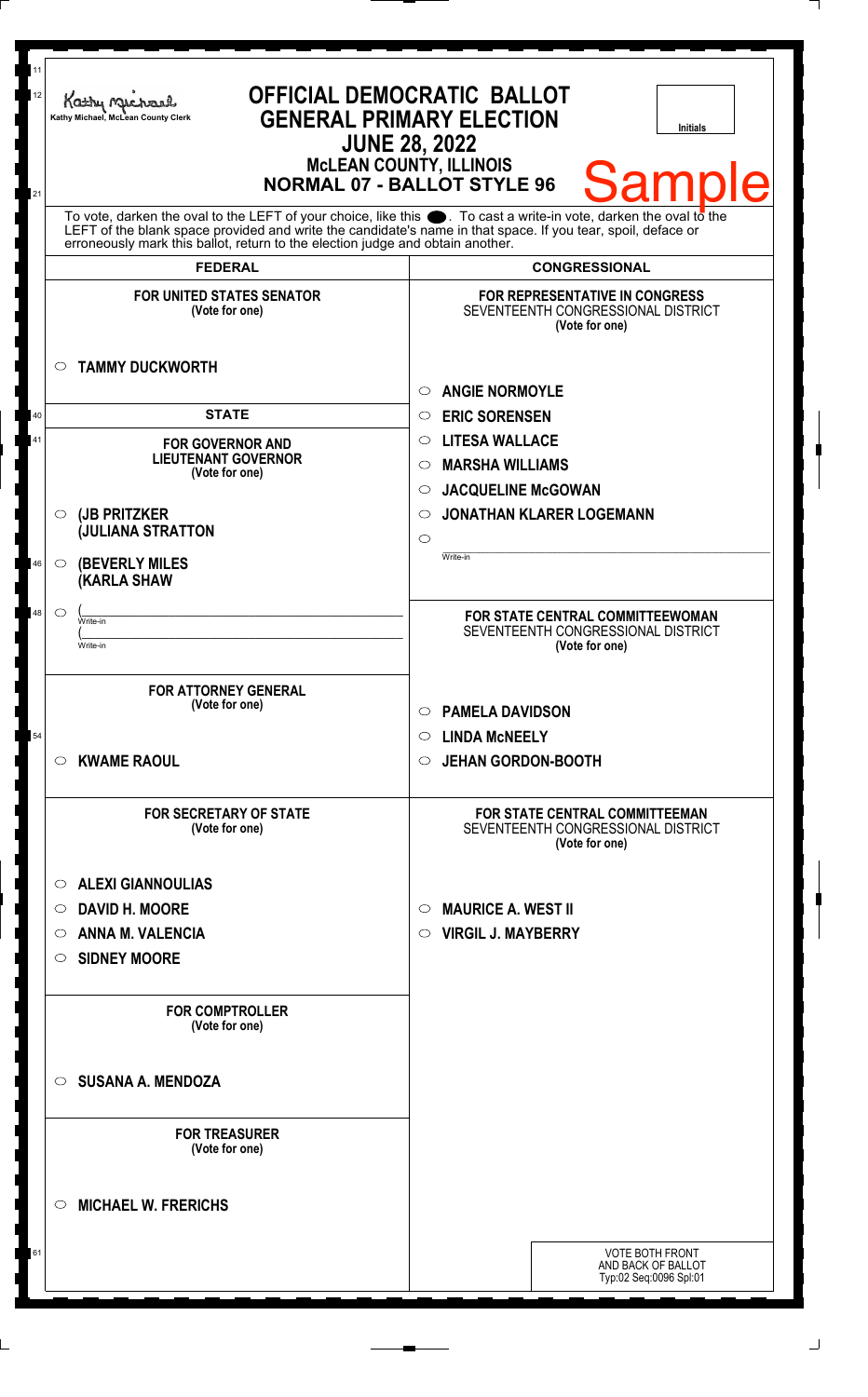|                                                                                                                | <b>OFFICIAL DEMOCRATIC BALLOT - GENERAL PRIMARY ELECTION - JUNE 28, 2022</b>                                                        |
|----------------------------------------------------------------------------------------------------------------|-------------------------------------------------------------------------------------------------------------------------------------|
| <b>LEGISLATIVE</b>                                                                                             | <b>JUDICIAL</b>                                                                                                                     |
| <b>FOR STATE SENATOR</b><br>FORTY-SIXTH LEGISLATIVE DISTRICT<br>(Vote for one)                                 | FOR JUDGE OF THE CIRCUIT COURT<br>ELEVENTH JUDICIAL CIRCUIT<br>(To fill the vacancy of the Hon. Scott Drazewski)<br>(Vote for one)  |
| <b>DAVE KOEHLER</b><br>$\circ$                                                                                 | <b>NO CANDIDATE</b>                                                                                                                 |
| <b>REPRESENTATIVE</b>                                                                                          |                                                                                                                                     |
| <b>FOR REPRESENTATIVE</b><br>IN THE GENERAL ASSEMBLY<br>NINETY-FIRST REPRESENTATIVE DISTRICT<br>(Vote for one) | FOR JUDGE OF THE CIRCUIT COURT<br>ELEVENTH JUDICIAL CIRCUIT<br>(To fill the vacancy of the Hon. Paul G. Lawrence)<br>(Vote for one) |
| <b>KARLA BAILEY-SMITH</b><br>$\circ$                                                                           | <b>NO CANDIDATE</b>                                                                                                                 |
| <b>SHARON CHUNG</b><br>$\circ$                                                                                 |                                                                                                                                     |
|                                                                                                                | <b>PRECINCT</b>                                                                                                                     |
| <b>COUNTY</b>                                                                                                  | FOR PRECINCT COMMITTEEPERSON<br>NORMAL 07                                                                                           |
| <b>FOR COUNTY CLERK</b><br>(Vote for one)                                                                      | (Vote for one)                                                                                                                      |
|                                                                                                                | $\circ$ PHILIP E. SMITH                                                                                                             |
| <b>LAURA McBURNEY</b><br>$\circ$                                                                               |                                                                                                                                     |
| <b>FOR COUNTY TREASURER</b><br>(Vote for one)                                                                  |                                                                                                                                     |
| <b>NO CANDIDATE</b>                                                                                            |                                                                                                                                     |
| <b>FOR COUNTY SHERIFF</b><br>(Vote for one)                                                                    |                                                                                                                                     |
| <b>NO CANDIDATE</b>                                                                                            |                                                                                                                                     |
| <b>REGIONAL OFFICE</b><br>OF EDUCATION                                                                         |                                                                                                                                     |
| FOR REGIONAL SUPERINTENDENT OF SCHOOLS<br>(DeWITT, LIVINGSTON, LOGAN AND McLEAN COUNTIES)<br>(Vote for one)    |                                                                                                                                     |
| <b>NO CANDIDATE</b>                                                                                            |                                                                                                                                     |
| <b>COUNTY BOARD</b>                                                                                            |                                                                                                                                     |
| <b>FOR COUNTY BOARD MEMBER</b><br><b>COUNTY BOARD DISTRICT 6</b><br>(Vote for not more than two)               |                                                                                                                                     |
| <b>BEVERLY A. BELL</b><br>$\circ$<br><b>JACK HENRY ABRAHAM</b><br>$\circ$                                      |                                                                                                                                     |
|                                                                                                                | YOU HAVE NOW                                                                                                                        |
|                                                                                                                | <b>COMPLETED VOTING</b>                                                                                                             |
|                                                                                                                | <b>VOTE BOTH FRONT</b><br>AND BACK OF BALLOT<br>Typ:02 Seq:0096 Spl:01                                                              |
|                                                                                                                |                                                                                                                                     |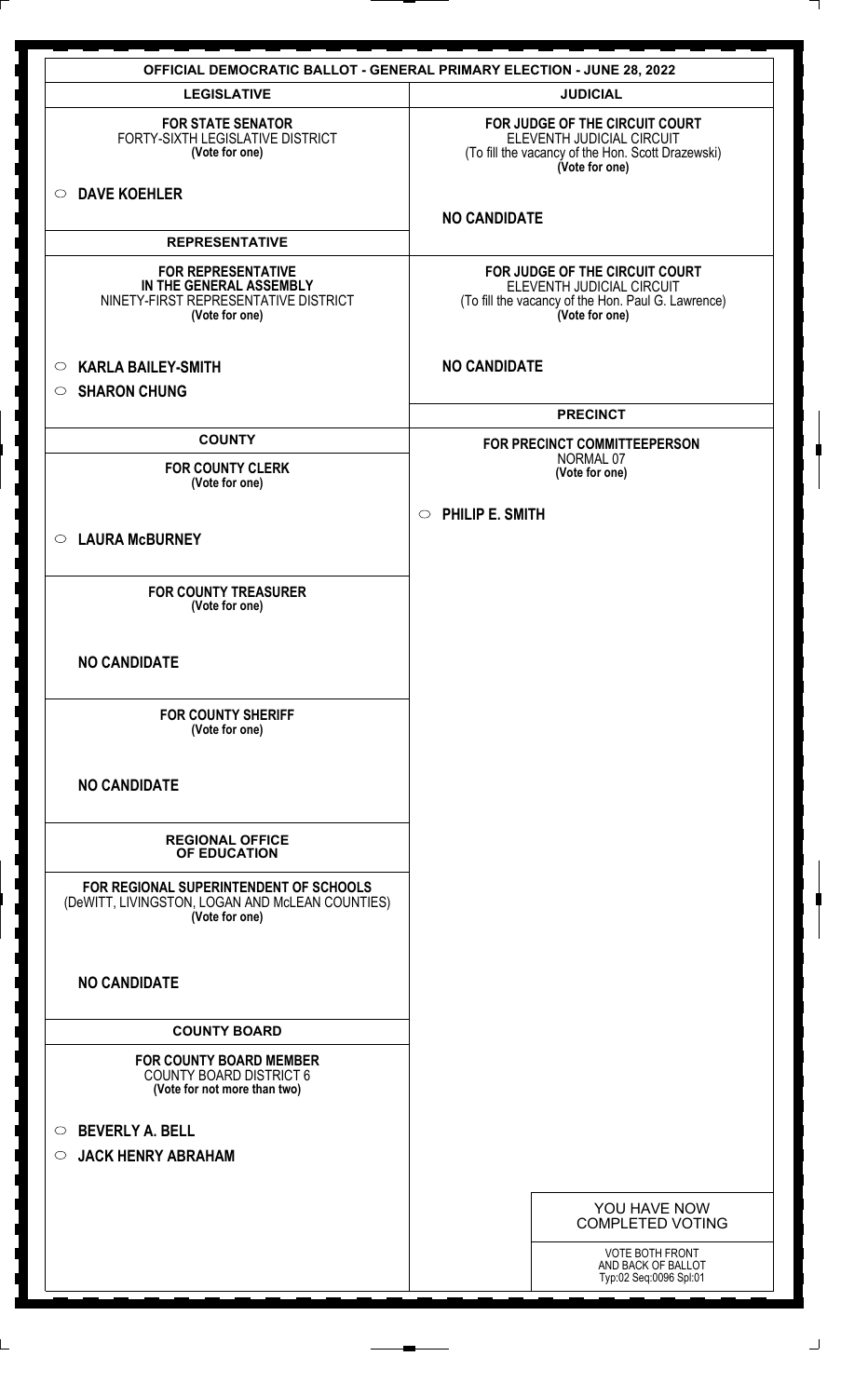| To vote, darken the oval to the LEFT of your choice, like this $\bullet$ . To cast a write-in vote, darken the oval to the LEFT of the blank space provided and write the candidate's name in that space. If you tear, spoil, deface<br>erroneously mark this ballot, return to the election judge and obtain another.<br><b>FEDERAL</b><br><b>CONGRESSIONAL</b><br><b>FOR UNITED STATES SENATOR</b><br><b>FOR REPRESENTATIVE IN CONGRESS</b><br>SEVENTEENTH CONGRESSIONAL DISTRICT<br>(Vote for one)<br>(Vote for one)<br><b>TAMMY DUCKWORTH</b><br>$\circ$<br><b>ANGIE NORMOYLE</b><br>O<br><b>STATE</b><br><b>ERIC SORENSEN</b><br>40<br>$\circ$<br><b>LITESA WALLACE</b><br>41<br>$\circ$<br><b>FOR GOVERNOR AND</b><br><b>LIEUTENANT GOVERNOR</b><br><b>MARSHA WILLIAMS</b><br>$\circ$<br>(Vote for one)<br><b>JACQUELINE McGOWAN</b><br>$\circ$<br><b>JONATHAN KLARER LOGEMANN</b><br>(JB PRITZKER<br>$\circ$<br>$\circ$<br><b>JULIANA STRATTON</b><br>$\circ$<br>Write-in<br><b>(BEVERLY MILES</b><br>46<br>$\circ$<br><b>(KARLA SHAW</b><br>◯<br>FOR STATE CENTRAL COMMITTEEWOMAN<br>Write-in<br>SEVENTEENTH CONGRESSIONAL DISTRICT<br>49<br>(Vote for one)<br>Write-in<br>51<br><b>FOR ATTORNEY GENERAL</b><br>(Vote for one)<br><b>PAMELA DAVIDSON</b><br>$\circ$<br><b>LINDA MCNEELY</b><br>$\circ$<br><b>KWAME RAOUL</b><br><b>JEHAN GORDON-BOOTH</b><br>$\circ$<br>$\circ$<br><b>FOR SECRETARY OF STATE</b><br><b>FOR STATE CENTRAL COMMITTEEMAN</b><br>SEVENTEENTH CONGRESSIONAL DISTRICT<br>(Vote for one)<br>(Vote for one)<br><b>ALEXI GIANNOULIAS</b><br>$\circ$<br><b>DAVID H. MOORE</b><br><b>MAURICE A. WEST II</b><br>$\circ$<br>$\circ$<br><b>ANNA M. VALENCIA</b><br><b>VIRGIL J. MAYBERRY</b><br>$\circ$<br>O<br><b>SIDNEY MOORE</b><br>O<br><b>FOR COMPTROLLER</b><br>(Vote for one)<br><b>SUSANA A. MENDOZA</b><br>◯<br><b>FOR TREASURER</b><br>(Vote for one)<br><b>MICHAEL W. FRERICHS</b><br>◯ | 11<br>12<br>Kathy Michael<br>Kathy Michael, McLean County Clerk<br>21 | <b>OFFICIAL DEMOCRATIC BALLOT</b><br><b>GENERAL PRIMARY ELECTION</b><br><b>Initials</b><br><b>JUNE 28, 2022</b><br><b>MCLEAN COUNTY, ILLINOIS</b><br><b>Samp</b><br><b>NORMAL 07 - BALLOT STYLE 97</b> |
|------------------------------------------------------------------------------------------------------------------------------------------------------------------------------------------------------------------------------------------------------------------------------------------------------------------------------------------------------------------------------------------------------------------------------------------------------------------------------------------------------------------------------------------------------------------------------------------------------------------------------------------------------------------------------------------------------------------------------------------------------------------------------------------------------------------------------------------------------------------------------------------------------------------------------------------------------------------------------------------------------------------------------------------------------------------------------------------------------------------------------------------------------------------------------------------------------------------------------------------------------------------------------------------------------------------------------------------------------------------------------------------------------------------------------------------------------------------------------------------------------------------------------------------------------------------------------------------------------------------------------------------------------------------------------------------------------------------------------------------------------------------------------------------------------------------------------------------------------------------------------------------------------------------------------|-----------------------------------------------------------------------|--------------------------------------------------------------------------------------------------------------------------------------------------------------------------------------------------------|
|                                                                                                                                                                                                                                                                                                                                                                                                                                                                                                                                                                                                                                                                                                                                                                                                                                                                                                                                                                                                                                                                                                                                                                                                                                                                                                                                                                                                                                                                                                                                                                                                                                                                                                                                                                                                                                                                                                                              |                                                                       |                                                                                                                                                                                                        |
|                                                                                                                                                                                                                                                                                                                                                                                                                                                                                                                                                                                                                                                                                                                                                                                                                                                                                                                                                                                                                                                                                                                                                                                                                                                                                                                                                                                                                                                                                                                                                                                                                                                                                                                                                                                                                                                                                                                              |                                                                       |                                                                                                                                                                                                        |
|                                                                                                                                                                                                                                                                                                                                                                                                                                                                                                                                                                                                                                                                                                                                                                                                                                                                                                                                                                                                                                                                                                                                                                                                                                                                                                                                                                                                                                                                                                                                                                                                                                                                                                                                                                                                                                                                                                                              |                                                                       |                                                                                                                                                                                                        |
|                                                                                                                                                                                                                                                                                                                                                                                                                                                                                                                                                                                                                                                                                                                                                                                                                                                                                                                                                                                                                                                                                                                                                                                                                                                                                                                                                                                                                                                                                                                                                                                                                                                                                                                                                                                                                                                                                                                              |                                                                       |                                                                                                                                                                                                        |
|                                                                                                                                                                                                                                                                                                                                                                                                                                                                                                                                                                                                                                                                                                                                                                                                                                                                                                                                                                                                                                                                                                                                                                                                                                                                                                                                                                                                                                                                                                                                                                                                                                                                                                                                                                                                                                                                                                                              |                                                                       |                                                                                                                                                                                                        |
|                                                                                                                                                                                                                                                                                                                                                                                                                                                                                                                                                                                                                                                                                                                                                                                                                                                                                                                                                                                                                                                                                                                                                                                                                                                                                                                                                                                                                                                                                                                                                                                                                                                                                                                                                                                                                                                                                                                              |                                                                       |                                                                                                                                                                                                        |
|                                                                                                                                                                                                                                                                                                                                                                                                                                                                                                                                                                                                                                                                                                                                                                                                                                                                                                                                                                                                                                                                                                                                                                                                                                                                                                                                                                                                                                                                                                                                                                                                                                                                                                                                                                                                                                                                                                                              |                                                                       |                                                                                                                                                                                                        |
|                                                                                                                                                                                                                                                                                                                                                                                                                                                                                                                                                                                                                                                                                                                                                                                                                                                                                                                                                                                                                                                                                                                                                                                                                                                                                                                                                                                                                                                                                                                                                                                                                                                                                                                                                                                                                                                                                                                              |                                                                       |                                                                                                                                                                                                        |
|                                                                                                                                                                                                                                                                                                                                                                                                                                                                                                                                                                                                                                                                                                                                                                                                                                                                                                                                                                                                                                                                                                                                                                                                                                                                                                                                                                                                                                                                                                                                                                                                                                                                                                                                                                                                                                                                                                                              |                                                                       |                                                                                                                                                                                                        |
|                                                                                                                                                                                                                                                                                                                                                                                                                                                                                                                                                                                                                                                                                                                                                                                                                                                                                                                                                                                                                                                                                                                                                                                                                                                                                                                                                                                                                                                                                                                                                                                                                                                                                                                                                                                                                                                                                                                              |                                                                       |                                                                                                                                                                                                        |
|                                                                                                                                                                                                                                                                                                                                                                                                                                                                                                                                                                                                                                                                                                                                                                                                                                                                                                                                                                                                                                                                                                                                                                                                                                                                                                                                                                                                                                                                                                                                                                                                                                                                                                                                                                                                                                                                                                                              |                                                                       |                                                                                                                                                                                                        |
|                                                                                                                                                                                                                                                                                                                                                                                                                                                                                                                                                                                                                                                                                                                                                                                                                                                                                                                                                                                                                                                                                                                                                                                                                                                                                                                                                                                                                                                                                                                                                                                                                                                                                                                                                                                                                                                                                                                              |                                                                       |                                                                                                                                                                                                        |
|                                                                                                                                                                                                                                                                                                                                                                                                                                                                                                                                                                                                                                                                                                                                                                                                                                                                                                                                                                                                                                                                                                                                                                                                                                                                                                                                                                                                                                                                                                                                                                                                                                                                                                                                                                                                                                                                                                                              |                                                                       |                                                                                                                                                                                                        |
|                                                                                                                                                                                                                                                                                                                                                                                                                                                                                                                                                                                                                                                                                                                                                                                                                                                                                                                                                                                                                                                                                                                                                                                                                                                                                                                                                                                                                                                                                                                                                                                                                                                                                                                                                                                                                                                                                                                              |                                                                       |                                                                                                                                                                                                        |
|                                                                                                                                                                                                                                                                                                                                                                                                                                                                                                                                                                                                                                                                                                                                                                                                                                                                                                                                                                                                                                                                                                                                                                                                                                                                                                                                                                                                                                                                                                                                                                                                                                                                                                                                                                                                                                                                                                                              |                                                                       |                                                                                                                                                                                                        |
|                                                                                                                                                                                                                                                                                                                                                                                                                                                                                                                                                                                                                                                                                                                                                                                                                                                                                                                                                                                                                                                                                                                                                                                                                                                                                                                                                                                                                                                                                                                                                                                                                                                                                                                                                                                                                                                                                                                              |                                                                       |                                                                                                                                                                                                        |
|                                                                                                                                                                                                                                                                                                                                                                                                                                                                                                                                                                                                                                                                                                                                                                                                                                                                                                                                                                                                                                                                                                                                                                                                                                                                                                                                                                                                                                                                                                                                                                                                                                                                                                                                                                                                                                                                                                                              |                                                                       |                                                                                                                                                                                                        |
|                                                                                                                                                                                                                                                                                                                                                                                                                                                                                                                                                                                                                                                                                                                                                                                                                                                                                                                                                                                                                                                                                                                                                                                                                                                                                                                                                                                                                                                                                                                                                                                                                                                                                                                                                                                                                                                                                                                              |                                                                       |                                                                                                                                                                                                        |
|                                                                                                                                                                                                                                                                                                                                                                                                                                                                                                                                                                                                                                                                                                                                                                                                                                                                                                                                                                                                                                                                                                                                                                                                                                                                                                                                                                                                                                                                                                                                                                                                                                                                                                                                                                                                                                                                                                                              |                                                                       |                                                                                                                                                                                                        |
|                                                                                                                                                                                                                                                                                                                                                                                                                                                                                                                                                                                                                                                                                                                                                                                                                                                                                                                                                                                                                                                                                                                                                                                                                                                                                                                                                                                                                                                                                                                                                                                                                                                                                                                                                                                                                                                                                                                              |                                                                       |                                                                                                                                                                                                        |
|                                                                                                                                                                                                                                                                                                                                                                                                                                                                                                                                                                                                                                                                                                                                                                                                                                                                                                                                                                                                                                                                                                                                                                                                                                                                                                                                                                                                                                                                                                                                                                                                                                                                                                                                                                                                                                                                                                                              |                                                                       |                                                                                                                                                                                                        |
|                                                                                                                                                                                                                                                                                                                                                                                                                                                                                                                                                                                                                                                                                                                                                                                                                                                                                                                                                                                                                                                                                                                                                                                                                                                                                                                                                                                                                                                                                                                                                                                                                                                                                                                                                                                                                                                                                                                              |                                                                       |                                                                                                                                                                                                        |
|                                                                                                                                                                                                                                                                                                                                                                                                                                                                                                                                                                                                                                                                                                                                                                                                                                                                                                                                                                                                                                                                                                                                                                                                                                                                                                                                                                                                                                                                                                                                                                                                                                                                                                                                                                                                                                                                                                                              |                                                                       |                                                                                                                                                                                                        |
|                                                                                                                                                                                                                                                                                                                                                                                                                                                                                                                                                                                                                                                                                                                                                                                                                                                                                                                                                                                                                                                                                                                                                                                                                                                                                                                                                                                                                                                                                                                                                                                                                                                                                                                                                                                                                                                                                                                              |                                                                       |                                                                                                                                                                                                        |
|                                                                                                                                                                                                                                                                                                                                                                                                                                                                                                                                                                                                                                                                                                                                                                                                                                                                                                                                                                                                                                                                                                                                                                                                                                                                                                                                                                                                                                                                                                                                                                                                                                                                                                                                                                                                                                                                                                                              |                                                                       |                                                                                                                                                                                                        |
|                                                                                                                                                                                                                                                                                                                                                                                                                                                                                                                                                                                                                                                                                                                                                                                                                                                                                                                                                                                                                                                                                                                                                                                                                                                                                                                                                                                                                                                                                                                                                                                                                                                                                                                                                                                                                                                                                                                              |                                                                       |                                                                                                                                                                                                        |
| <b>VOTE BOTH FRONT</b><br>61                                                                                                                                                                                                                                                                                                                                                                                                                                                                                                                                                                                                                                                                                                                                                                                                                                                                                                                                                                                                                                                                                                                                                                                                                                                                                                                                                                                                                                                                                                                                                                                                                                                                                                                                                                                                                                                                                                 |                                                                       |                                                                                                                                                                                                        |
| AND BACK OF BALLOT<br>Typ:02 Seq:0097 Spl:01                                                                                                                                                                                                                                                                                                                                                                                                                                                                                                                                                                                                                                                                                                                                                                                                                                                                                                                                                                                                                                                                                                                                                                                                                                                                                                                                                                                                                                                                                                                                                                                                                                                                                                                                                                                                                                                                                 |                                                                       |                                                                                                                                                                                                        |